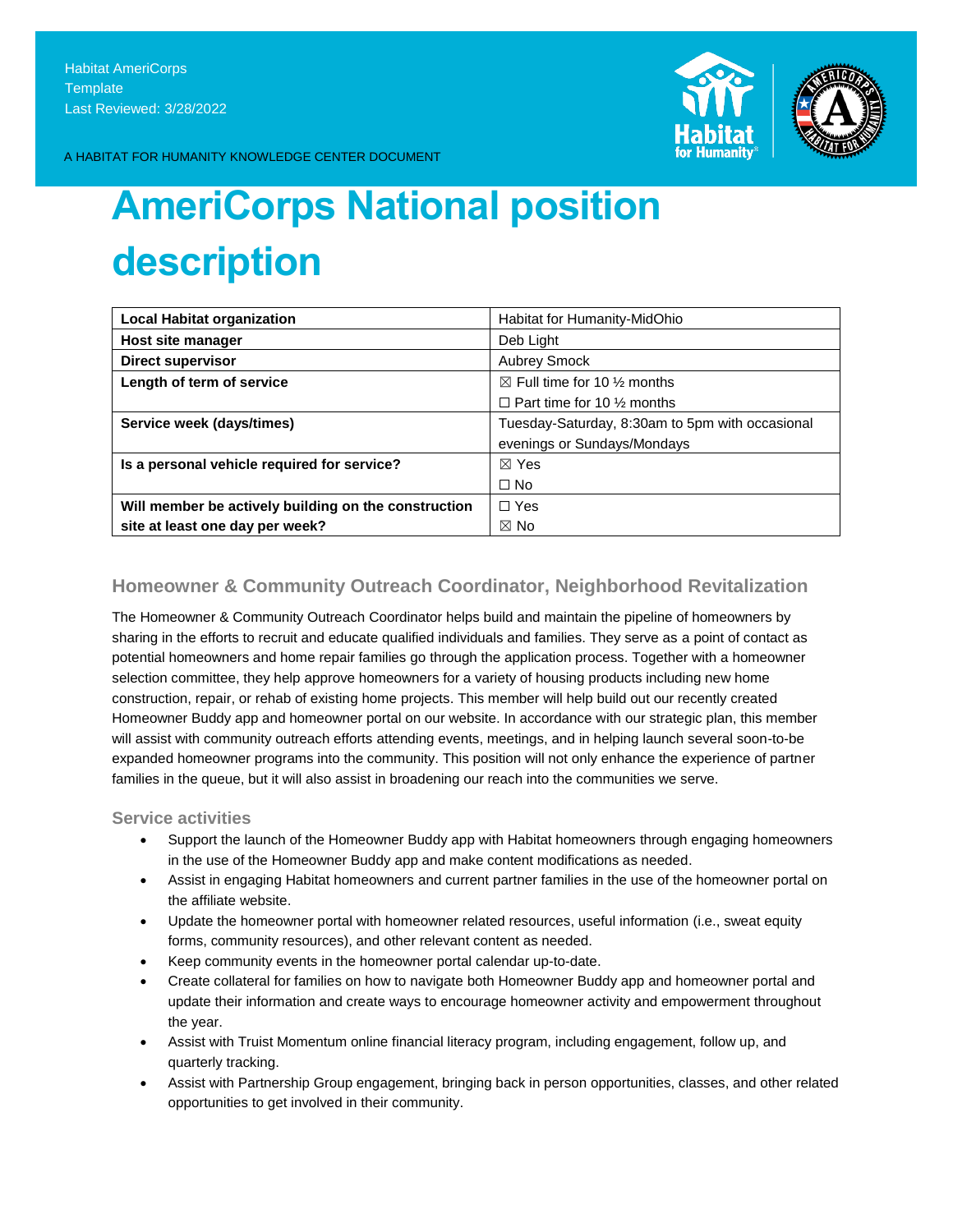- Help launch an expanded homeowner maintenance class program into the community.
- Attend community events, booths, and meetings as well as participate in door to door outreach to share Habitat information and recruit families.
- Coordinate existing programs to recruit homeowner applicants for traditional homeownership opportunities or for expanded housing products such rehab or repair.
- Assist Homeowner Services staff in responding to homeowner intake phone line calls and emails inquiring about homeownership in a timely manner, and promptly mail informational packets to prospective applicants.
- Conduct applicant orientations and assist individuals and families throughout process of completing the housing application.
- Assist in the management of the homeowner intake process, including tracking and maintaining homeowner inquiries and application process through department database.
- Assist with assembling, distributing, and review application packets.
- Attend homeowner selection committee meetings as needed.
- Work with the homeowner services staff members to provide educational opportunities to homeowner families and expand opportunities into the community.
- Work with current partner families to capture and create family biographies and stories to be shared with stakeholders and follow back up with current homeowners to capture impact and family updates.
- Build relationships and partner with residents, local agencies, elected officials, and community stakeholders. These partnerships will help identify areas where host site housing and community development solutions can intersect with the community's identified aspirations.
- On occasion, build alongside homeowner families on their first time on a construction site to help introduce them to the process and help families feel more comfortable in this new setting as they complete their homeownership requirements.
- Engage neighbors surrounding our builds and assist with Rock the Block planning, neighbor recruitment, and implementation.

## **Member development**

Required meetings, trainings, and events

- Onsite orientation to local host.
- First Aid/CPR.
- Foundations of Service training series.
- National days of service:
	- o Dr. Martin Luther King, Jr Day
	- o Make A Difference Day
	- o AmeriCorps Week
- Weekly meeting with host site manager.
- Weekly meeting with direct supervisor, including completing a check in form each month.
- Homeowner and repair recruitment activities and events.
- Life After AmeriCorps training.
- Ongoing position related training.
- Monthly All Staff meeting, monthly homeowner selection committee meeting, 1 board meeting as a team, at least 2 wall raising ceremonies, at least 2 home dedications, and other meetings as appropriate.
- Choice of 1 safety committee meeting, 1 home maintenance class, or 1 home repair assessment or home visit.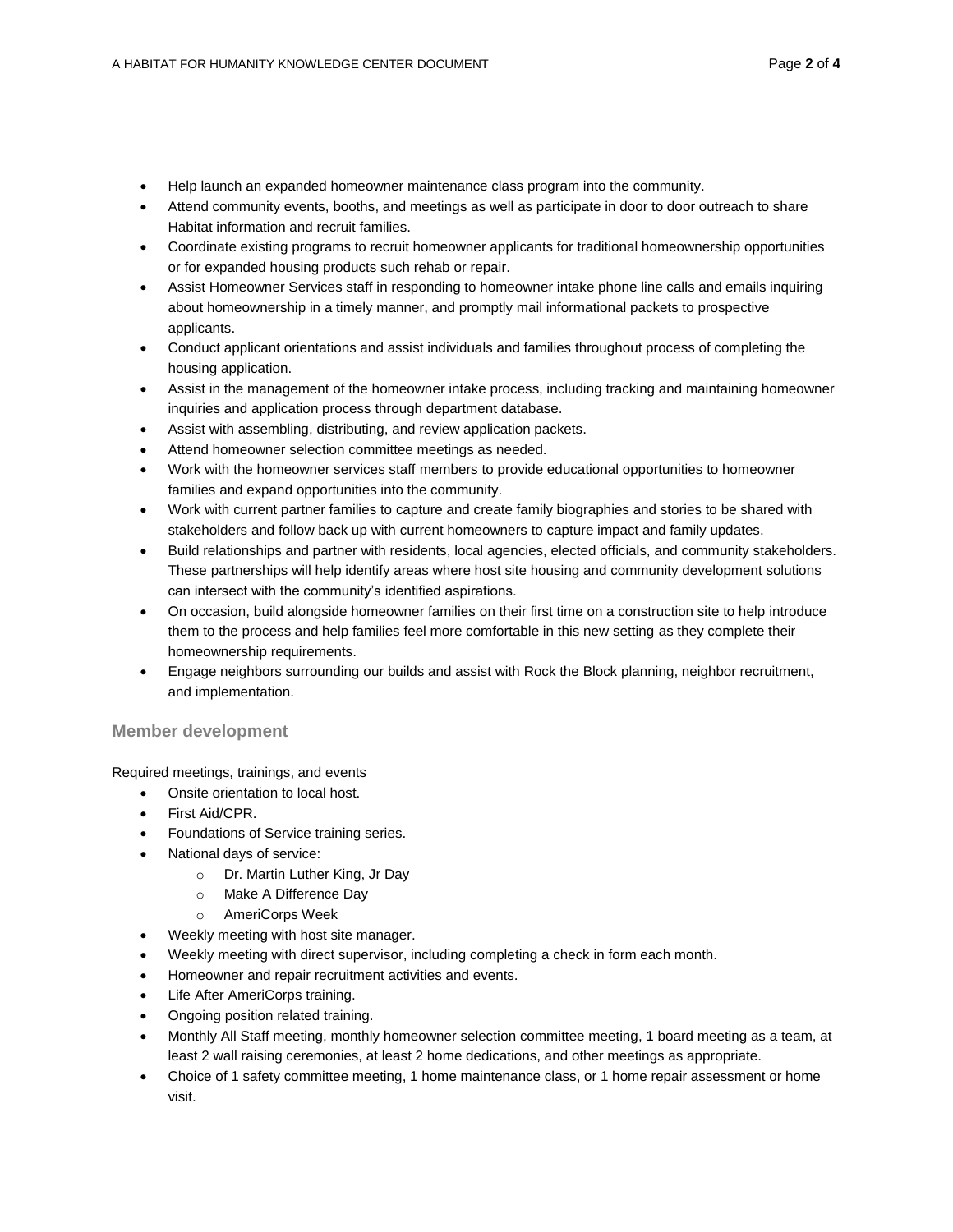- ABA mortgage training/MPAR (HFHI).
- Quarterly staff or AmeriCorps team build days.
- Individual and/or group professional development trainings may be available based on AmeriCorps interest, host site manager/supervisor recommendation and budget.
- Host site events, including 35<sup>th</sup> Anniversary event, Volunteer Recognition event, Habitat AmeriCorps Alumni build day (spring). Participation in these events will be in line with AmeriCorps program regulations/restrictions.

## **Experience, knowledge and skills**

#### **Minimum requirements**

- AmeriCorps members must be a U.S. citizen, national or lawful permanent resident.
- AmeriCorps members must be at least 18 or older.
- AmeriCorps members must have a high school diploma or GED.
- AmeriCorps members may have recurring access to vulnerable populations and must satisfy the National Service Criminal History Check eligibility criteria.

#### **Preferred qualifications**

- Knowledge of and willingness to promote the mission and activities of Habitat for Humanity International and AmeriCorps.
- Ability to work with a diverse group of people.
- Strong written and verbal communication skills.
- Strong research skills.
- Detail oriented and highly organized.
- Experience working with volunteers, instructing individuals or facilitating groups.
- **Experience working as a member of a team.**
- Public speaking experience.
- Knowledge of community development practices a plus.
- Project management experience a plus.
- Leadership experience.
- Adaptable to change.
- Ability to work independently/self-starter.
- Basic experience with Microsoft Office Suite, especially Word, Excel, and Access databases.

#### **Physical requirements**

- Ability to sit at a desk and computer for extended periods of time.
- About 30% of this position requires outreach in the community, including visiting buildings and homes that may have stairs, as well as occasionally serving on project sites that may have uneven terrain.
- Ability to lift up to 25lbs repeatedly.
- Ability to stand for extended periods of time.
- Ability to handle short periods of high stress.

### **Service site environment**

Member will primarily serve in an open-space office and will share the area with other staff and/or fellow members. Each member will have a desk, computer (with email and internet access) and a phone for service-related tasks. Shared resources include a printer, copy machine, fax machine as well as office supplies. Member will occasionally